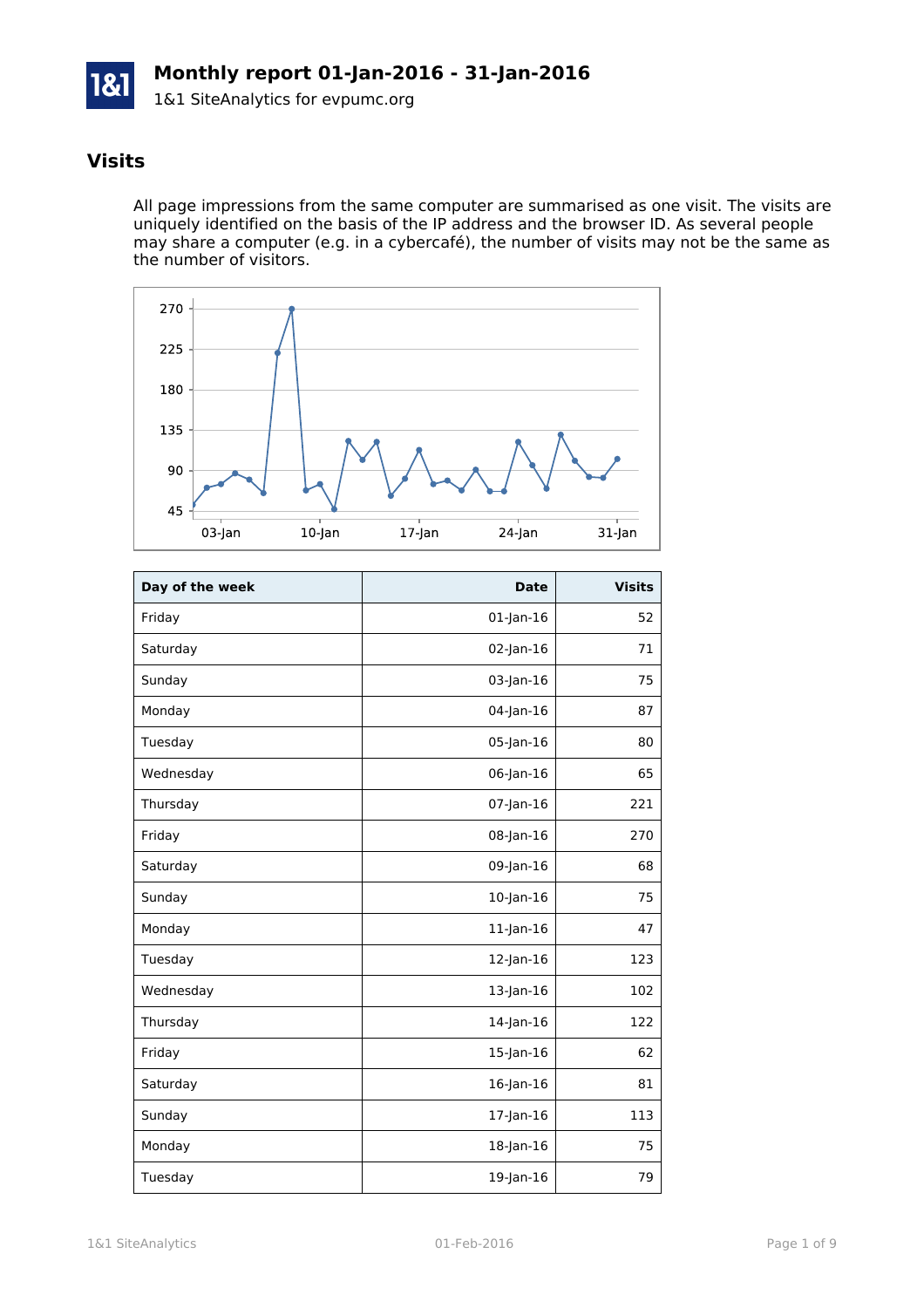| Day of the week | <b>Date</b>     | <b>Visits</b> |
|-----------------|-----------------|---------------|
| Wednesday       | 20-Jan-16       | 68            |
| Thursday        | $21$ -Jan-16    | 91            |
| Friday          | 22-Jan-16       | 67            |
| Saturday        | 23-Jan-16       | 67            |
| Sunday          | 24-Jan-16       | 122           |
| Monday          | 25-Jan-16       | 96            |
| Tuesday         | 26-Jan-16       | 70            |
| Wednesday       | 27-Jan-16       | 130           |
| Thursday        | 28-Jan-16       | 101           |
| Friday          | 29-Jan-16       | 83            |
| Saturday        | 30-Jan-16       | 82            |
| Sunday          | 31-Jan-16       | 103           |
|                 | <b>Total</b>    | 2,948         |
|                 | <b>Averages</b> | 95            |

# **Search engines**

Using this analysis, you can identify the search engines used by your visitors. You can also see how many visitors reach your pages via the respective search engines.



| <b>Search engines</b> | <b>Visits</b> | %        |
|-----------------------|---------------|----------|
| www.google.com        | ∍             | 60.00 %  |
| www.google.co.in      |               | 40.00 %  |
| Total                 |               | 100.00 % |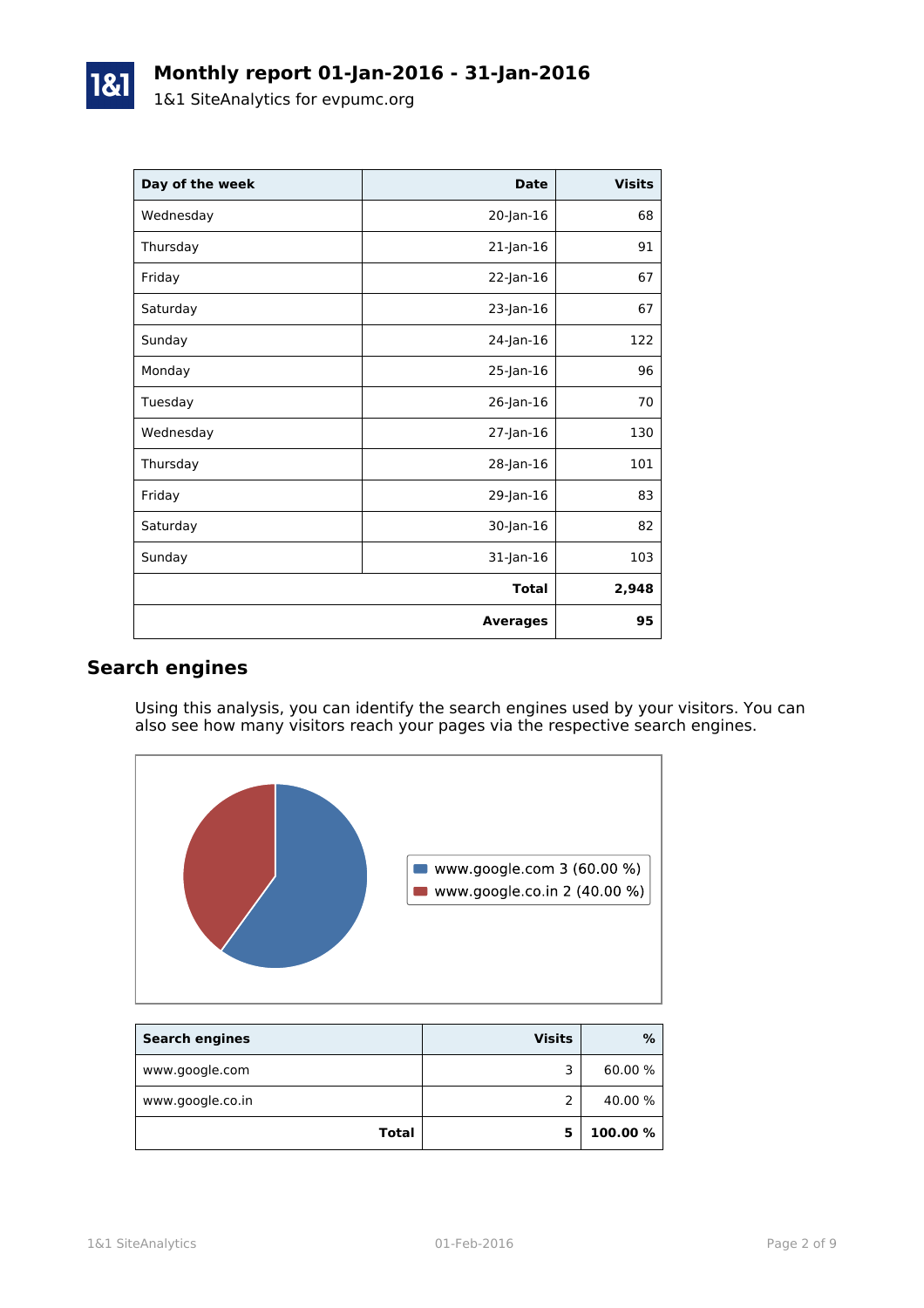

#### **Search terms**

The table shows the search terms by means of which your website was found most frequently. Every row contains a search term. For example, if somebody found your website by means of the phrase "repair car", both "repair" and "car" will be displayed as independent terms in the table.

| <b>Search terms</b> | <b>Visits</b>  | $\%$     |
|---------------------|----------------|----------|
| sermons             | 2              | 10.00 %  |
| $1-9.$              | 2              | 10.00 %  |
| mark                | $\overline{2}$ | 10.00 %  |
| the                 | 2              | 10.00 %  |
| spiritual           | $\overline{2}$ | 10.00 %  |
| passage             | 2              | 10.00 %  |
| pentecostal         | $\overline{2}$ | 10.00 %  |
| united              | $\mathbf{1}$   | 5.00 %   |
| church              | $\mathbf{1}$   | 5.00 %   |
| eilmsport           | $\mathbf{1}$   | 5.00 %   |
| waughen             | $\mathbf{1}$   | 5.00 %   |
| michelle            | $\mathbf{1}$   | 5.00 %   |
| methodist           | $\mathbf{1}$   | 5.00 %   |
| <b>Total</b>        | 20             | 100.00 % |

## **Most frequently accessed pages**

You can see the most frequently accessed pages. Only fully loaded pages are counted. Individual page elements, such as images or other elements, are not counted individually. This includes all files with the extensions .png, .jpg, jpeg, .gif, .swf, .css, .class, and .js.

| Most frequently accessed pages | <b>Page impressions</b> | %       |
|--------------------------------|-------------------------|---------|
| /Default.htm                   | 613                     | 13.45 % |
| /Sermons.htm                   | 98                      | 2.15 %  |
| /Calendar.htm                  | 92                      | 2.02 %  |
| /Elim.htm                      | 87                      | 1.91 %  |
| /NewsLetterIdx.htm             | 77                      | 1.69 %  |
| /Announce.htm                  | 75                      | 1.65 %  |
| /St Johns.htm                  | 73                      | 1.60 %  |
| /web links.htm                 | 67                      | 1.47 %  |
| /M-Statement.htm               | 60                      | 1.32 %  |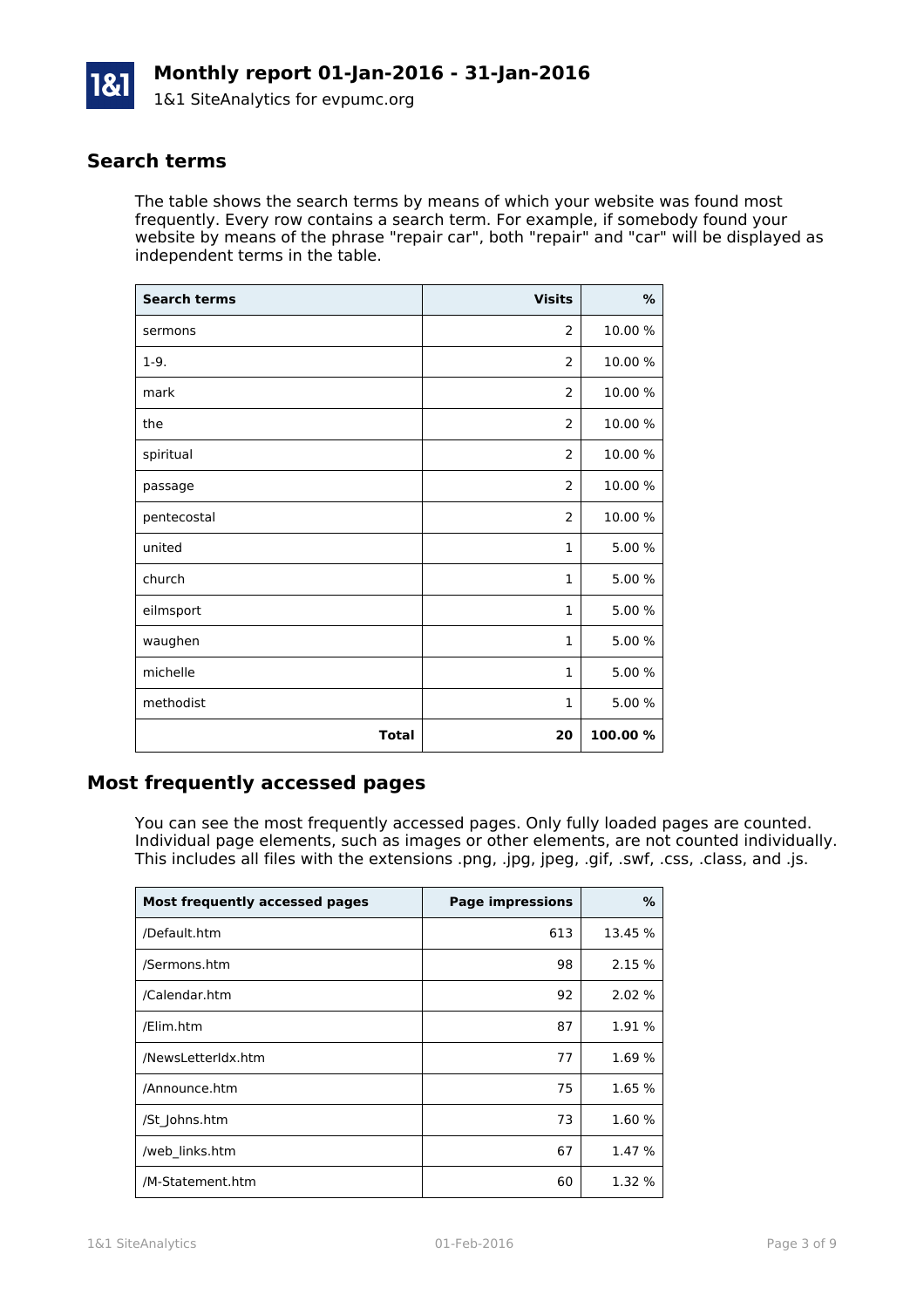

# **Monthly report 01-Jan-2016 - 31-Jan-2016**

1&1 SiteAnalytics for evpumc.org

| Most frequently accessed pages                                     | <b>Page impressions</b> | %      |
|--------------------------------------------------------------------|-------------------------|--------|
| /Worship.htm                                                       | 57                      | 1.25 % |
| /Stats.htm                                                         | 53                      | 1.16 % |
| /Believe.htm                                                       | 50                      | 1.10 % |
| /NewsLtrs/Church Newsletter December 2<br>014.pdf                  | 38                      | 0.83%  |
| /Announce files/Church Announcements Ja<br>nuary 3, $2016$ pub.pdf | 37                      | 0.81%  |
| /Announce files/Church Announcements Oc<br>tober 19, 2014.pdf      | 36                      | 0.79%  |
| /NewsLtrs/Church Newsletter April 2014.p<br>df                     | 36                      | 0.79%  |
| /valley_views0913.htm                                              | 35                      | 0.77%  |
| /Announce files/Church Announcements Oc<br>tober 4, 2015.pdf       | 33                      | 0.72%  |
| /missions.htm                                                      | 32                      | 0.70%  |
| /Announce files/Church Announcements Fe<br>bruary 1, 2015.pdf      | 32                      | 0.70%  |
| /valley views1013.htm                                              | 32                      | 0.70%  |
| /NewsLtrs/Church Newsletter December 2<br>013.pdf                  | 31                      | 0.68%  |
| /St Johns-HISTORY.htm                                              | 31                      | 0.68%  |
| /Elim-HISTORY.htm                                                  | 30                      | 0.66%  |
| /NewsLtrs/Church Newsletter January 2016.<br>pdf                   | 28                      | 0.61%  |
| /Announce files/Church Announcements Jul<br>y 5, 2015.pdf          | 28                      | 0.61%  |
| /Announce_files/Church Announcements N<br>ovember 23, 2014.pdf     | 28                      | 0.61%  |
| /CalendarOld.htm                                                   | 28                      | 0.61%  |
| /Announce files/Church Announcements M<br>ay 10, 2015.pdf          | 28                      | 0.61%  |
| /Ann010514.htm                                                     | 27                      | 0.59 % |
| /Elim M-Statement.htm                                              | 27                      | 0.59%  |
| /Announce files/Church Announcements N<br>ovember 16, 2014.pdf     | 27                      | 0.59%  |
| /Announce files/Church Announcements Oc<br>tober 11, 2015.pdf      | 27                      | 0.59%  |
| /valley views1113.htm                                              | 26                      | 0.57%  |
| /Announce files/Church Announcements Au<br>gust 30, 2015.pdf       | 26                      | 0.57%  |
| /Announce files/Church Announcements Au<br>gust 9, 2015.pdf        | 26                      | 0.57%  |
| /Announce files/Church Announcements Au<br>gust 16, 2015.pdf       | 26                      | 0.57%  |
| /Ann011214.htm                                                     | 25                      | 0.55%  |
| /Ann070614.htm                                                     | 25                      | 0.55%  |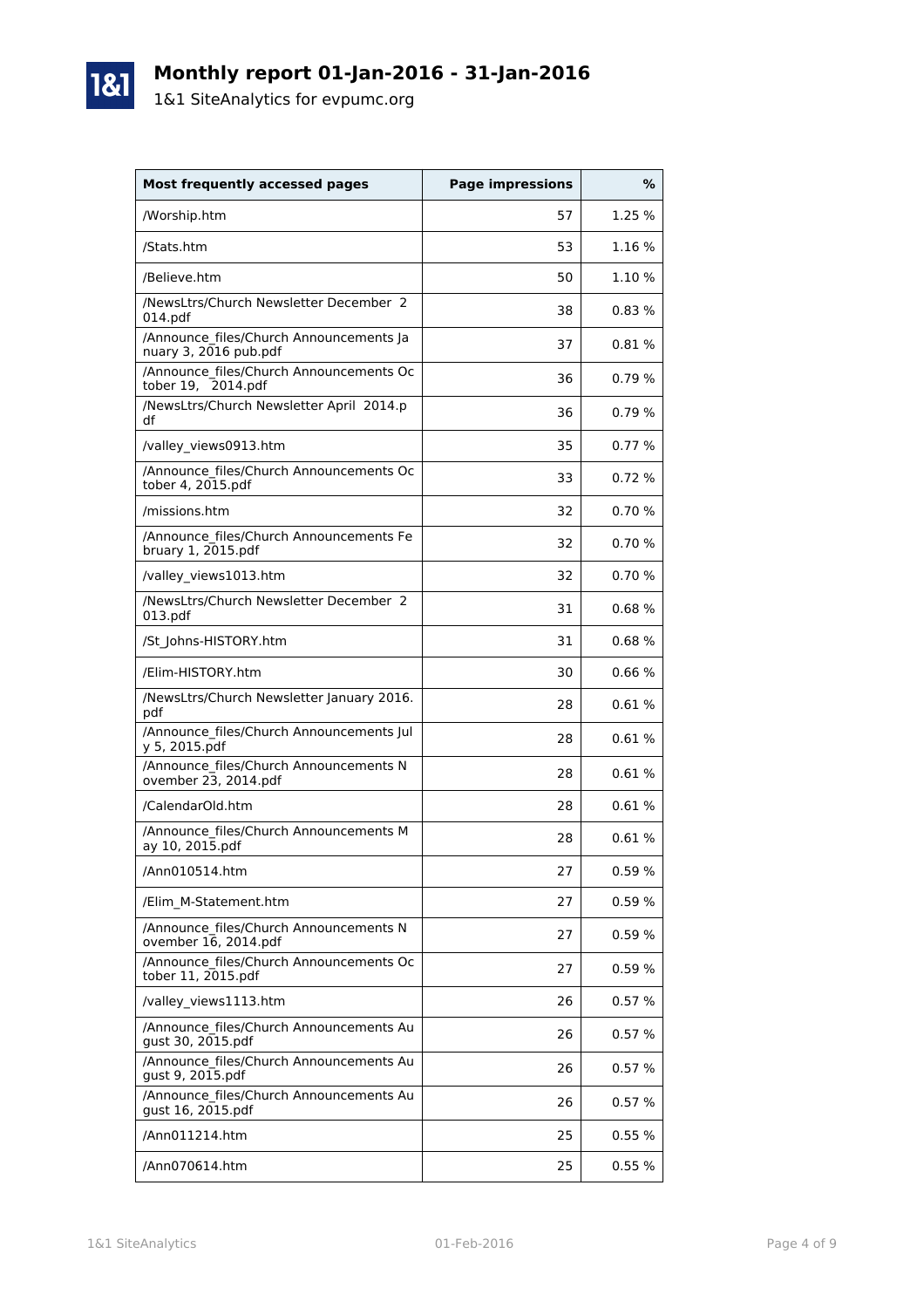| Most frequently accessed pages                                 | <b>Page impressions</b> | %        |
|----------------------------------------------------------------|-------------------------|----------|
| /Announce files/Church Announcements Oc<br>tober 25, 2015.pdf  | 25                      | 0.55%    |
| /Announce files/Church Announcements Fe<br>bruary 22, 2015.pdf | 25                      | 0.55%    |
| /NewsLtrs/Church Newsletter July 2015.pdf                      | 25                      | 0.55%    |
| /Announce files/Church Announcements Ja<br>nuary 18, 2015.pdf  | 25                      | 0.55%    |
| /Announce files/Church Announcements Ju<br>ne 21, 2015.pdf     | 25                      | 0.55%    |
| /Announce_files/Church Announcements Jul<br>v 19, 2015.pdf     | 25                      | 0.55%    |
| /Announce files/Church Announcements M<br>arch 29, 2015.pdf    | 25                      | 0.55%    |
| /NewsLtrs/Church Newsletter June 2014.pd<br>f                  | 24                      | 0.53%    |
| /NewsLtrs/Church Newsletter January 2014<br>.pdf               | 24                      | 0.53%    |
| Other                                                          | 2,127                   | 46.68%   |
| Total                                                          | 4,557                   | 100.00 % |

#### **Browsers**

This chart shows the browsers used by your visitors. For example, this helps you to identify the browsers for which you need to optimise your website.



| <b>Browsers</b>         | <b>Visits</b> | %       |
|-------------------------|---------------|---------|
| Mozilla 5               | 335           | 44.97 % |
| Majestic-12 Web Crawler | 131           | 17.58 % |
| Chrome                  | 112           | 15.03 % |
| <b>General Crawlers</b> | 52            | 6.98 %  |
| Firefox                 | 40            | 5.37 %  |
| Internet Explorer       | 25            | 3.36 %  |
| iPad                    | 5             | 0.67%   |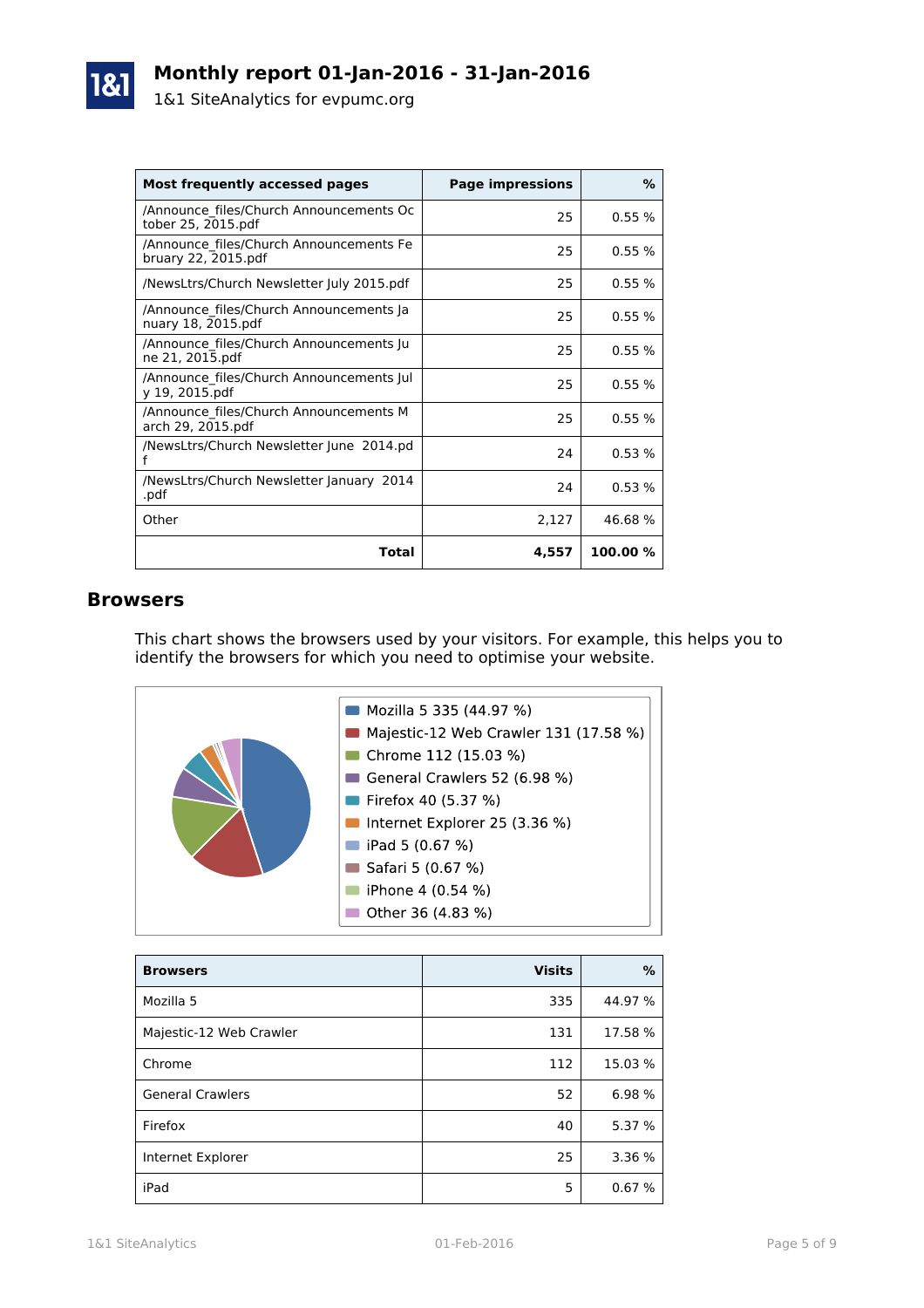| <b>Browsers</b> | <b>Visits</b> | %        |
|-----------------|---------------|----------|
| Safari          | 5             | 0.67%    |
| iPhone          | 4             | 0.54%    |
| Other           | 36            | 4.83 %   |
| <b>Total</b>    | 745           | 100.00 % |

#### **Operating systems**

You can see the operating systems used by your visitors. This information helps you to find out for which operating systems you may need to optimise your website.



| <b>Operating systems</b> | <b>Visits</b> | $\%$     |
|--------------------------|---------------|----------|
| iPhone                   | 77            | 2.61 %   |
| Windows 7                | 46            | 1.56 %   |
| Linux                    | 40            | 1.36 %   |
| Windows XP               | 31            | 1.05 %   |
| Windows NT               | 23            | 0.78%    |
| Android                  | 19            | 0.64%    |
| Mac OS X                 | 15            | 0.51%    |
| iPad                     | 5             | 0.17%    |
| Samsung                  | 4             | 0.14%    |
| Other                    | 2,688         | 91.18 %  |
| <b>Total</b>             | 2,948         | 100.00 % |

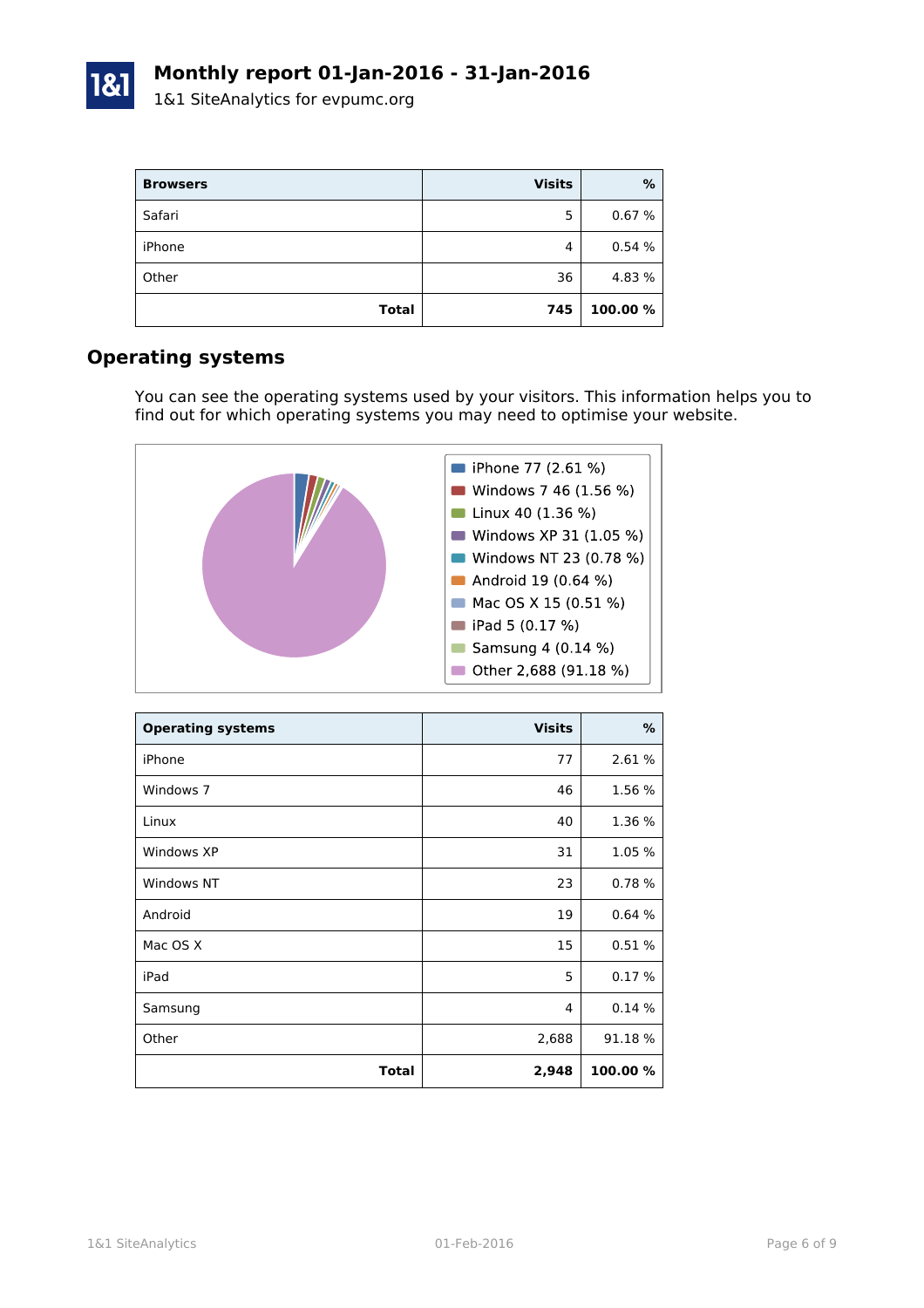

# **Referring pages**

You can see the pages that referred your visitors to your website. Referring pages may be other websites or search engines. The complete URL is displayed.

| <b>Referring pages</b>  | <b>Visits</b>  | %        |
|-------------------------|----------------|----------|
| burger-imperia.com/     | 16             | 32.00 %  |
| www.google.com/         | 9              | 18.00 %  |
| www.bing.com/search     | 4              | 8.00 %   |
| www.google.com/url      | 3              | 6.00%    |
| m.baidu.com/s           | 3              | 6.00%    |
| www.baidu.com/s         | 3              | 6.00%    |
| www.google.co.in/search | 2              | 4.00 %   |
| pizza-imperia.com/      | $\overline{2}$ | 4.00 %   |
| Other                   | 8              | 16.00 %  |
| Total                   | 50             | 100.00 % |

#### **Visits from continents**

This analysis shows which continents your visitors come from.

| <b>Continents</b> | <b>Visits</b> | %        |
|-------------------|---------------|----------|
| North America     | 1,144         | 50.80 %  |
| Europe            | 739           | 32.81 %  |
| Asia              | 369           | 16.39 %  |
| <b>Total</b>      | 2,252         | 100.00 % |

### **Visits from countries**

This analysis shows which countries your visitors come from. This information indicates the countries that your website should focus on or the countries for which it still needs to be optimised.

| <b>Countries</b>     | <b>Visits</b> | %       |
|----------------------|---------------|---------|
| <b>United States</b> | 1,141         | 50.68%  |
| Germany              | 625           | 27.74 % |
| China                | 366           | 16.27 % |
| United Kingdom       | 36            | 1.60%   |
| France               | 35            | 1.56 %  |
| Italy                | 13            | 0.56%   |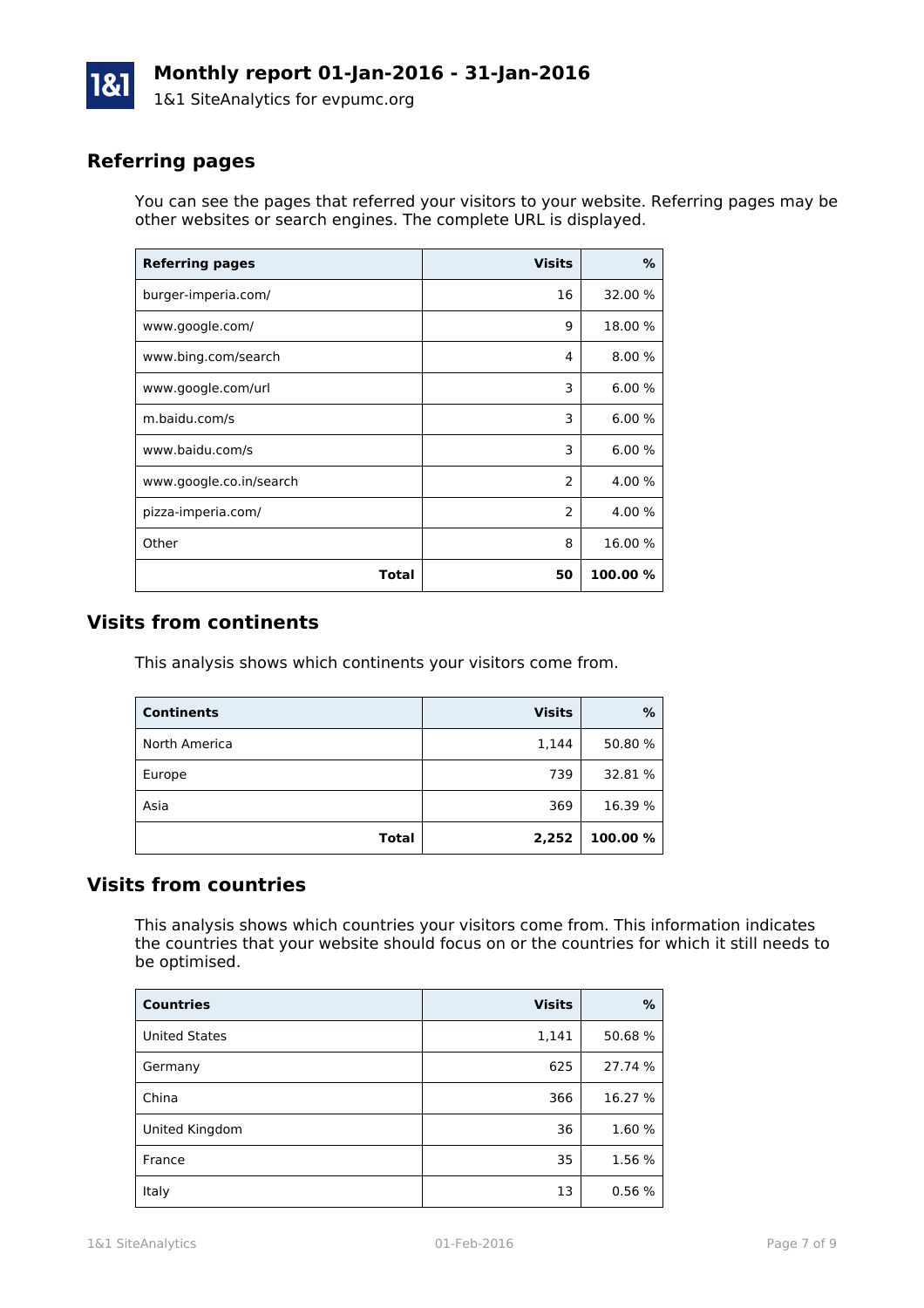# **Monthly report 01-Jan-2016 - 31-Jan-2016**

1&1 SiteAnalytics for evpumc.org

1&1

| <b>Countries</b> | <b>Visits</b>  | %        |
|------------------|----------------|----------|
| Ukraine          | 6              | 0.28%    |
| Romania          | 5              | 0.24%    |
| Russia           | 4              | 0.20%    |
| Norway           | 4              | 0.16%    |
| India            | 2              | 0.08%    |
| Canada           | $\overline{2}$ | 0.08%    |
| <b>Bulgaria</b>  | $\overline{2}$ | 0.08%    |
| Netherlands      | 2              | 0.08%    |
| Belgium          | $\overline{2}$ | 0.08%    |
| Austria          | 1              | 0.04%    |
| Latvia           | $\mathbf{1}$   | 0.04%    |
| Mexico           | $\mathbf{1}$   | 0.04%    |
| Luxembourg       | $\mathbf{1}$   | 0.04%    |
| Lithuania        | 1              | 0.04%    |
| Vietnam          | 1              | 0.04%    |
| Spain            | $\mathbf{1}$   | 0.04%    |
| Finland          | 1              | 0.04%    |
| <b>Total</b>     | 2,252          | 100.00 % |

## **Visits from cities**

This analysis shows which cities your visitors come from

| <b>Cities</b>            | <b>Visits</b> | %       |
|--------------------------|---------------|---------|
| DE: Berlin               | 564           | 25.06 % |
| US:                      | 442           | 19.62 % |
| CN:                      | 332           | 14.75 % |
| <b>US: Mountain View</b> | 308           | 13.67 % |
| US: Sunnyvale            | 236           | 10.47 % |
| US: Indianapolis         | 47            | 2.08 %  |
| DE: Kiez                 | 37            | 1.64 %  |
| CN: Beijing              | 34            | 1.52 %  |
| FR:                      | 33            | 1.48 %  |
| GB:                      | 26            | 1.16 %  |